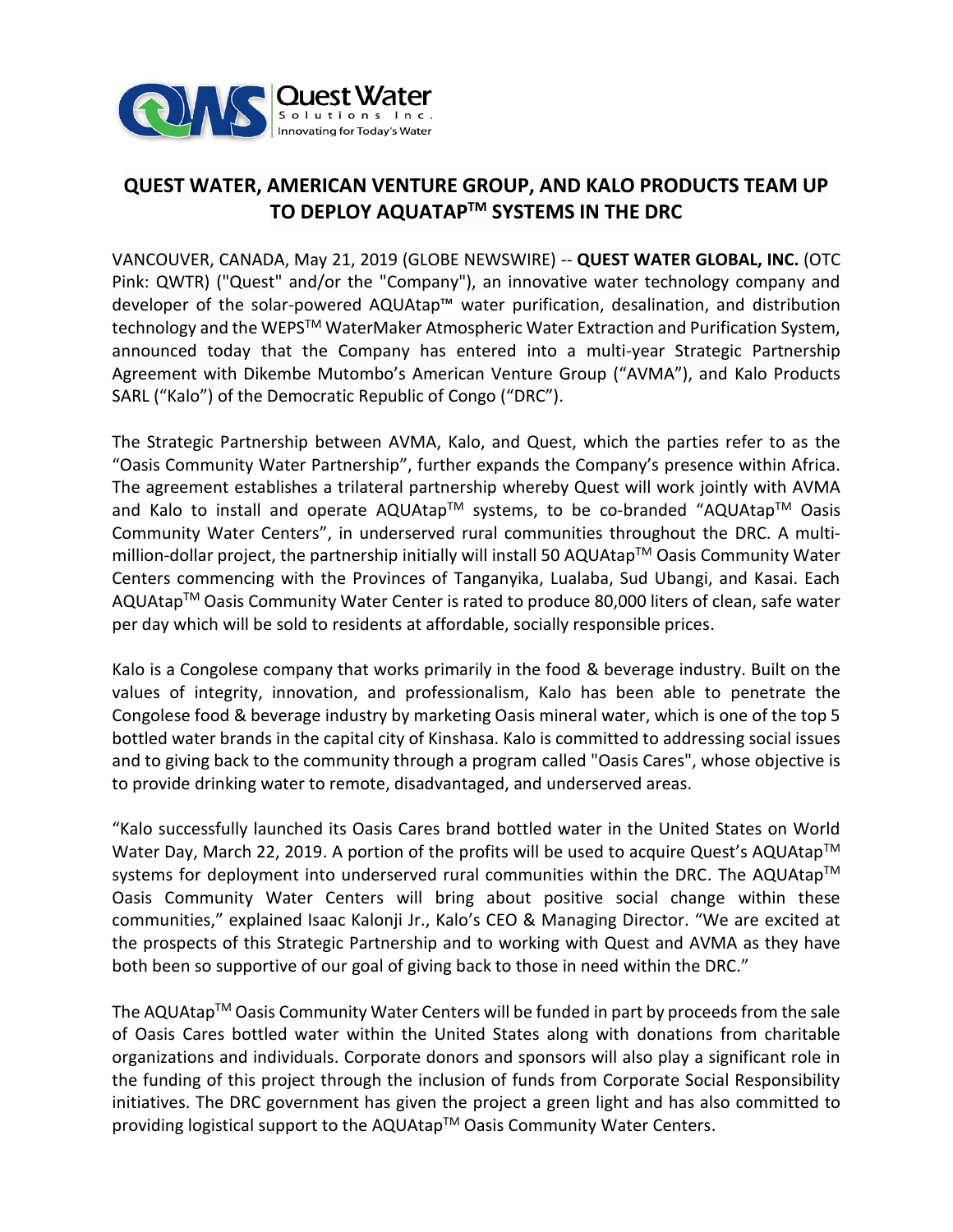"The relationship with Kalo, Congolese native Dikembe Mutombo, and his AVMA group represents a powerful opportunity for Quest to expand our business into the DRC, a vibrant and very important market. Isaac Kalonji Jr. and Dikembe Mutombo have jointly demonstrated their ability to apply their considerable resources and expertise to enter the Congolese market with the AQUAtap™ Oasis Community Water Centers," said Peter Miele, Quest's Executive VP and Managing Director. "Isaac and Dikembe both believe that giving back to the community is a moral obligation of every individual. We look forward to assisting in meeting the objective of deploying the AQUAtap™ Oasis Community Water Centers to provide a clean, safe source of water to the people of the Democratic Republic of Congo."

## **About Quest Water Global, Inc.**

Quest Water Global, Inc., through its wholly-owned operating subsidiary Quest Water Solutions Inc., is an innovative water technology company that provides sustainable and environmentally sound solutions to water scarce regions. We use proven technologies to create economically viable products that address the critical shortage of clean water in water-scarce regions and developing nations. Quest's goal is to address the vital issue of water quality and water supply by providing an alternative, sustainable source of pure water at the smallest possible environmental cost, while becoming a leading provider of decentralized, turnkey solutions using alternative energy for the production, purification, desalination, and distribution of clean, potable water. For more information, visit our website at [www.QuestWaterSolutions.com](http://www.questwatersolutions.com/)

## **Notice Regarding Forward Looking Statements**

This press release contains projections and forward-looking statements, as that term is defined under applicable securities laws. Statements in this press release, which are not purely historical, are forward-looking statements. These statements are only predictions and involve known and unknown risks which may cause actual results and the Company's plans and objectives to differ materially from those expressed in the forward-looking information, including: negative results from the Company's operations; the effects of government regulation on the Company's business; risks associated with the Company's ability to obtain and protect rights to its intellectual property; risks and uncertainties associated with the Company's ability to raise additional capital; loss of management; and other factors beyond the Company's control. Although the Company believes that the expectations reflected in the forward-looking statements are reasonable, it cannot guarantee future results, levels of activity or performance. Further, any forward-looking statement speaks only as of the date on which such statement is made, and, except as required by applicable law, the Company undertakes no obligation to update any forward-looking statement to reflect events or circumstances after the date on which such statement is made or to reflect the occurrence of unanticipated events. New factors emerge from time to time, and it is not possible for management to predict all such factors and to assess in advance the impact of such factors on the Company's business or the extent to which any factor, or combination of factors, may cause actual results to differ materially from those contained in any forward-looking statement. Readers should also refer to the risk factor disclosures and other disclosures outlined in the Company's periodic reports filed from time-to-time with the Securities and Exchange Commission on EDGAR at [www.sec.gov](http://www.sec.gov/) and with the British Columbia Securities Commission on SEDAR at [www.sedar.com.](http://www.sedar.com/)

CONTACTS: John Balanko, President & CEO Quest Water Global, Inc.